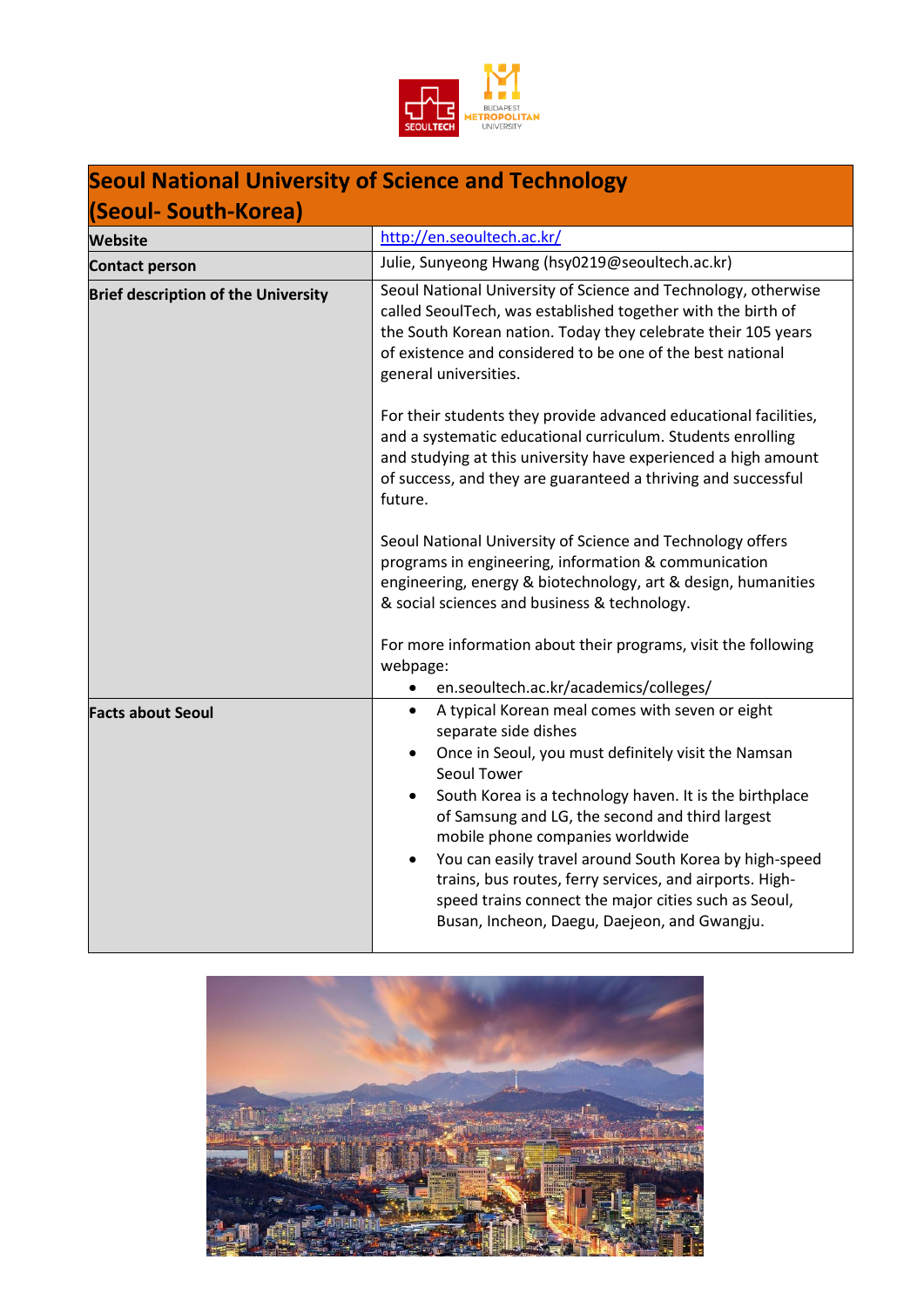

# **2019 Fall Semester Student Exchange Program Guideline**

Thank you for your interest in Student Exchange Program at Seoul National University of Science and Technology (SeoulTech). Please read the information below before your application.

| 0. General information |                                                                 |  |
|------------------------|-----------------------------------------------------------------|--|
| Institute              | Seoul National University of Science and Technology (SeoulTech) |  |
|                        | Office of International Education                               |  |
| Mailing Address        | Room 115, Language Center (Building No. 38)                     |  |
|                        | 232 Gongneung-ro, Nowon-gu, Seoul, Republic of Korea, 01811     |  |
| Telephone              | $+82-2-970-9215$                                                |  |
| Fax                    | $+82-2-970-9229$                                                |  |
| E-mail                 | $hsy0219$ @seoultech.ac.kr                                      |  |

# **1. Eligibility**

- $\Box$  An exchange student who wishes to study at SeoulTech must be;
	- $\bigcirc$  Completed at least two semesters at his/her home universities
	- Enrolled as a full time student at a university that has an active student exchange agreement with SeoulTech
	- Nominated as a candidate of exchange student by your home institution
- $\circ$  Able to study either in English or in Korean at least for one semester(4.5 months)
- ※ Please check with the office or person in charge of Student Exchange Program at your university to see if you are eligible.

#### **2. Application Procedure**



#### **□ Nomination Due date : 13 April 2019.**

 $\circ$  Online Nomination (If you don't have any ID in here, sign up is needed)

: Address will be sent university coordinator's email directly. (not be opened to students)

# **□ Submit an Application : 15. ~ 30. April 2019.**

- \* Once the application due date has passed, it will no longer be possible to apply
- Online Application and Submitting documents : http://for-a.seoultech.ac.kr/exchange
- Submit required documents
- **1. A copy of passport** (be sure to check the valid date and make it clearly so that we can see all personal information easily.)
- 2. Study Plan(Attachment)
- 3. Recommendation Letter
- 4. Official transcript
- **□ Notification: 18 May 2019** \*You can check the result in http://for-a.seoultech.ac.kr/exchange
- □ **Sending out the Acceptance Packages (**Documents for applying for the visa**) : 28 May ~ 5 June 2019**
	- \* The Acceptance Package will include followings and will be sent **by email(soft copy)** not by post(hard copy). So if you need a original file(hard copy), please ask me.
	- 1. Certificate of Admission 2.Welcome Letter 3. Certificate of Business Registration of SeoulTech
- **□ Apply for a student visa : After getting the Acceptance Packages from SeoulTech**
- **□ Submit an additional documents : ~ 29 June 2019**
	- Submitting additional documents: http://for-a.seoultech.ac.kr/exchange
	- Submit required documents are follow:
		- 1. Health clearance form
		- 2. Flight info (write down the itinerary information and upload the ticket on the webpage)
		- 3. Copy of Korea visa (Please make it clearly so that we can see all personal information easily.)
		- 4. Course wish list
	- 5. Insurance waiver and Certificate of Insurance (Only for the students who don't want to buy the SeoulTech Insurance)
- $\Box$  **<b>Enter Korea : 28 August 2019** \* Airport pick up service is only available on 28 August 2019. (10am  $\sim$  6pm)

# **3. Academic Calender**

- $\Box$  2019 Fall Semester : 2 September 2019 ~ 20 December 2019
- $\Box$  [Orientation] Prepare One (1) passport-sized photo and 30,000 KRW
- Orientation Date is on 28 February. One (1) passport-sized photo and the amount of 30,000 KRW are needed for the application of an Alien Registration Card. Students who do not have passport-sized photo, please prepare them.
- □ Course Modification: 1st week of September
- □ Mid Exam: 7~9th week (During October)
- □ Final Exam: 14~16th week (During December)
- $\square$  Issuance of an official academic transcript: 3~4 weeks after the end of semester
- ※ The transcript will be sent by email to your home university. If you need a original file(hard copy), please ask me.

# **4. Course**

## □ Syllabus : **for-s.seoultech.ac.kr**

- If you log on as a guest, you can access to all courses information.
- □ The **final** list of courses taught in English for 2019 Fall semester will be released during middle of July 2019. I will ask you the course wish list(the courses you want to take during the semester). After getting the course wish list from you, I will register the courses on our web system behalf of you. So please check your email frequently.

# **5. Dormitory**

- □ Once you are accepted to SeoulTech, your room will be guaranteed if you mark 'Yes' on Dormitory Request in your application.
- O Please note that room will be randomly assigned by the dormitory office. Although they take your request into consideration<br>and will try to accommodate your request to the best of their abilities, it is not always possib
- $\bigcirc$  A dormitory will not serve you the linens, pillow and blankets
- You can check-in the dormitory from **28 August 2019**
- Officially all students should leave the dormitory until **20 December 2019**. But if you want to stay a few more days, you can ask your stay to the dormitory office directly.
- Dormitory payment
- After check-in, you will receive a bill from the dormitory office. You should pay the fees at NH Bank, which is located on our campus.
- You can pay in cash but not by a credit card.
- Dorm payments should be made in a lump sum at the beginning of each semester.
- Tuberculosis Result Health clearance form (Attachment)
- For the safety of all residents of the dormitory, SeoulTech requires students to do tuberculosis test (you can get any